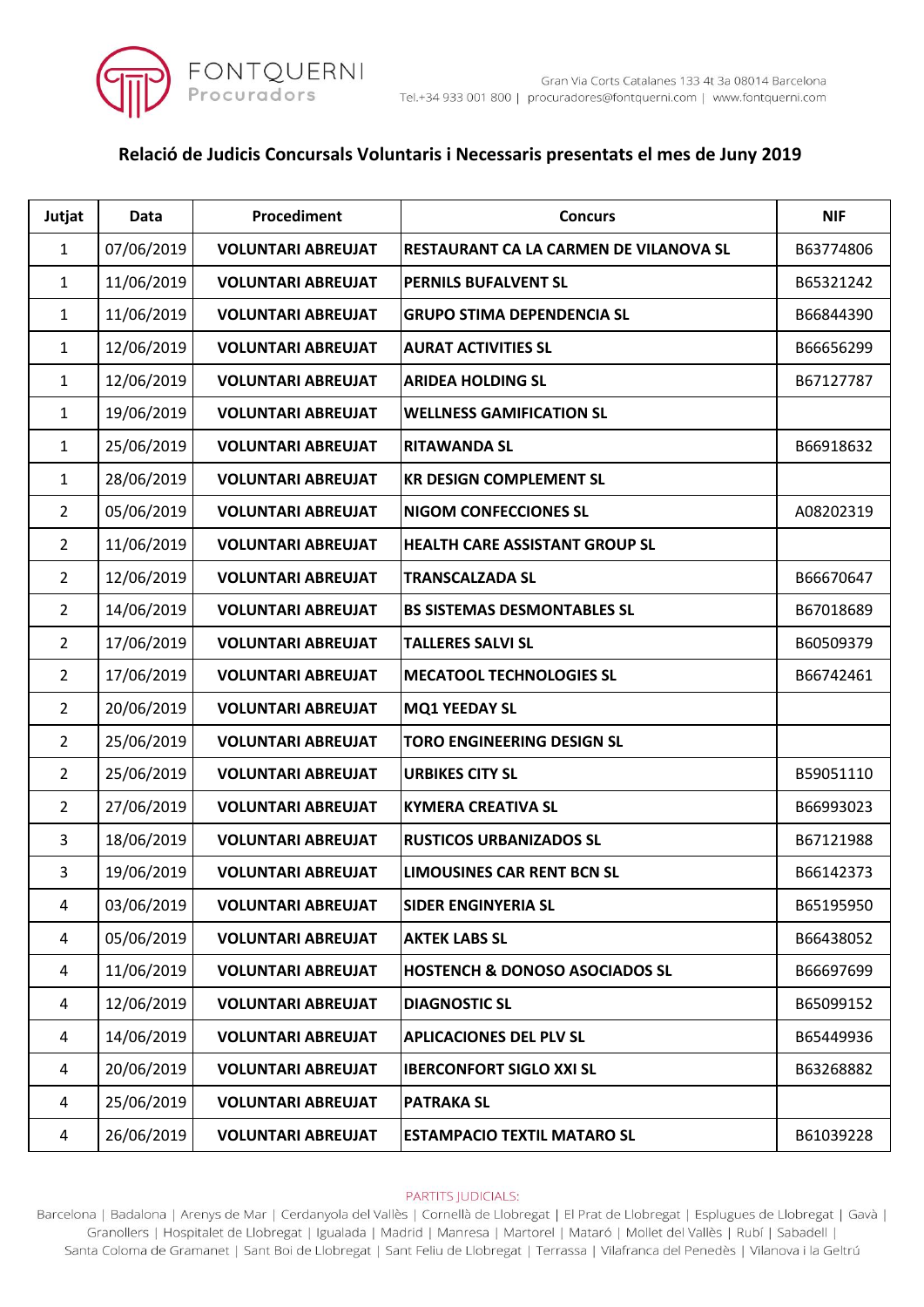

| 5              | 03/06/2019 | <b>VOLUNTARI ABREUJAT</b> | UNIFYME ENTERPRISE COMMUNICATIONS SL                          | B62400973 |
|----------------|------------|---------------------------|---------------------------------------------------------------|-----------|
| 5              | 05/06/2019 | <b>VOLUNTARI ABREUJAT</b> | <b>BRVELITY SL</b>                                            | A08913220 |
| 5              | 12/06/2019 | <b>VOLUNTARI ABREUJAT</b> | <b>EDUKAME CONTENIDOS Y SERVICIOS EDUCATIVOS</b><br><b>SL</b> |           |
| 5              | 17/06/2019 | <b>VOLUNTARI ABREUJAT</b> | <b>MURCIANO E HIJOS SL</b>                                    | B65667818 |
| 5              | 21/06/2019 | <b>VOLUNTARI ABREUJAT</b> | <b>AUTOMA3 SANT BOI SL</b>                                    | B65282717 |
| 5              | 25/06/2019 | <b>VOLUNTARI ABREUJAT</b> | <b>GRUPO INMOBILIARIO USAGRE SL</b>                           |           |
| 5              | 28/06/2019 | <b>VOLUNTARI ABREUJAT</b> | <b>CLARO PARTNERS SL</b>                                      | B64126212 |
| 6              | 03/06/2019 | <b>VOLUNTARI ABREUJAT</b> | <b>LYPPA ONLINE STORE SL</b>                                  | B65910432 |
| 6              | 03/06/2019 | <b>VOLUNTARI ABREUJAT</b> | <b>GADOU TRAVEL SL</b>                                        | B63833578 |
| 6              | 04/06/2019 | <b>VOLUNTARI ABREUJAT</b> | <b>INWISE INDREC SL</b>                                       |           |
| 6              | 05/06/2019 | <b>VOLUNTARI ABREUJAT</b> | <b>CHACON VILANOVA MAGATZEMS SL</b>                           | B60643525 |
| 6              | 11/06/2019 | <b>VOLUNTARI ABREUJAT</b> | <b>DENTISEL SL</b>                                            | B65998627 |
| 6              | 12/06/2019 | <b>VOLUNTARI ABREUJAT</b> | <b>LAMFIL SA</b>                                              | B60713450 |
| 6              | 17/06/2019 | <b>VOLUNTARI ABREUJAT</b> | <b>MED MACENAS SL</b>                                         | B62345624 |
| 6              | 19/06/2019 | <b>VOLUNTARI ABREUJAT</b> | <b>DEPILINE CENTER MURCIA SL</b>                              | B65324345 |
| 6              | 28/06/2019 | <b>VOLUNTARI ABREUJAT</b> | PLANXISTERIA INOXDESIGNERS SL                                 | B62515283 |
| $\overline{7}$ | 14/06/2019 | <b>VOLUNTARI ABREUJAT</b> | INVERSIONES TAVERN ONCE SL                                    |           |
| 8              | 04/06/2019 | <b>VOLUNTARI ABREUJAT</b> | <b>PUNT PV 2020 SL</b>                                        |           |
| 8              | 07/06/2019 | <b>VOLUNTARI ABREUJAT</b> | <b>MAIGAR GRUP SL EN LIQUIDACIÓN</b>                          | B66544651 |
| 8              | 11/06/2019 | <b>VOLUNTARI ABREUJAT</b> | <b>VIPSCARDS APP SL</b>                                       | B66401225 |
| 8              | 12/06/2019 | <b>VOLUNTARI ABREUJAT</b> | <b>TRANSPORTES Y RESIDUOS DEL GARRAF SL</b>                   | B63571673 |
| 8              | 12/06/2019 | <b>VOLUNTARI ABREUJAT</b> | <b>ONMEDIC NETWORK SL</b>                                     | B65130734 |
| 8              | 14/06/2019 | <b>VOLUNTARI ABREUJAT</b> | <b>GRUP HOSTELPACK SL</b>                                     | B62868021 |
| 8              | 18/06/2019 | <b>VOLUNTARI ABREUJAT</b> | <b>TRANSPORTS Y LOGISTICA TOYGAR SL</b>                       | B66792748 |
| 8              | 27/06/2019 | <b>VOLUNTARI ABREUJAT</b> | <b>INGALA FOMENTO SL</b>                                      | B65586141 |
| 8              | 28/06/2019 | <b>VOLUNTARI ABREUJAT</b> | <b>CHOICE SA</b>                                              | B66418278 |
| 8              | 28/06/2019 | <b>VOLUNTARI ABREUJAT</b> | <b>PROYECTOS ESTRATERGICOS UPTOYOU SL</b>                     | B64336829 |
| 9              | 03/06/2019 | <b>VOLUNTARI ABREUJAT</b> | <b>TOTSERVEIS METALL 2017 SL</b>                              | B61408381 |
| 9              | 04/06/2019 | <b>VOLUNTARI ABREUJAT</b> | <b>WINDISCH SA</b>                                            | B62369376 |
| 9              | 07/06/2019 | <b>VOLUNTARI ABREUJAT</b> | DISTRIBUCACIÓ D'ALIMENTS BELLA MAR SL                         | B64472335 |
| 9              | 11/06/2019 | <b>VOLUNTARI ABREUJAT</b> | <b>NOVINTALIA CONNECTING SL</b>                               | B65897043 |

## PARTITS JUDICIALS:

Barcelona | Badalona | Arenys de Mar | Cerdanyola del Vallès | Cornellà de Llobregat | El Prat de Llobregat | Esplugues de Llobregat | Gavà | Granollers | Hospitalet de Llobregat | Igualada | Madrid | Manresa | Martorel | Mataró | Mollet del Vallès | Rubí | Sabadell | Santa Coloma de Gramanet | Sant Boi de Llobregat | Sant Feliu de Llobregat | Terrassa | Vilafranca del Penedès | Vilanova i la Geltrú